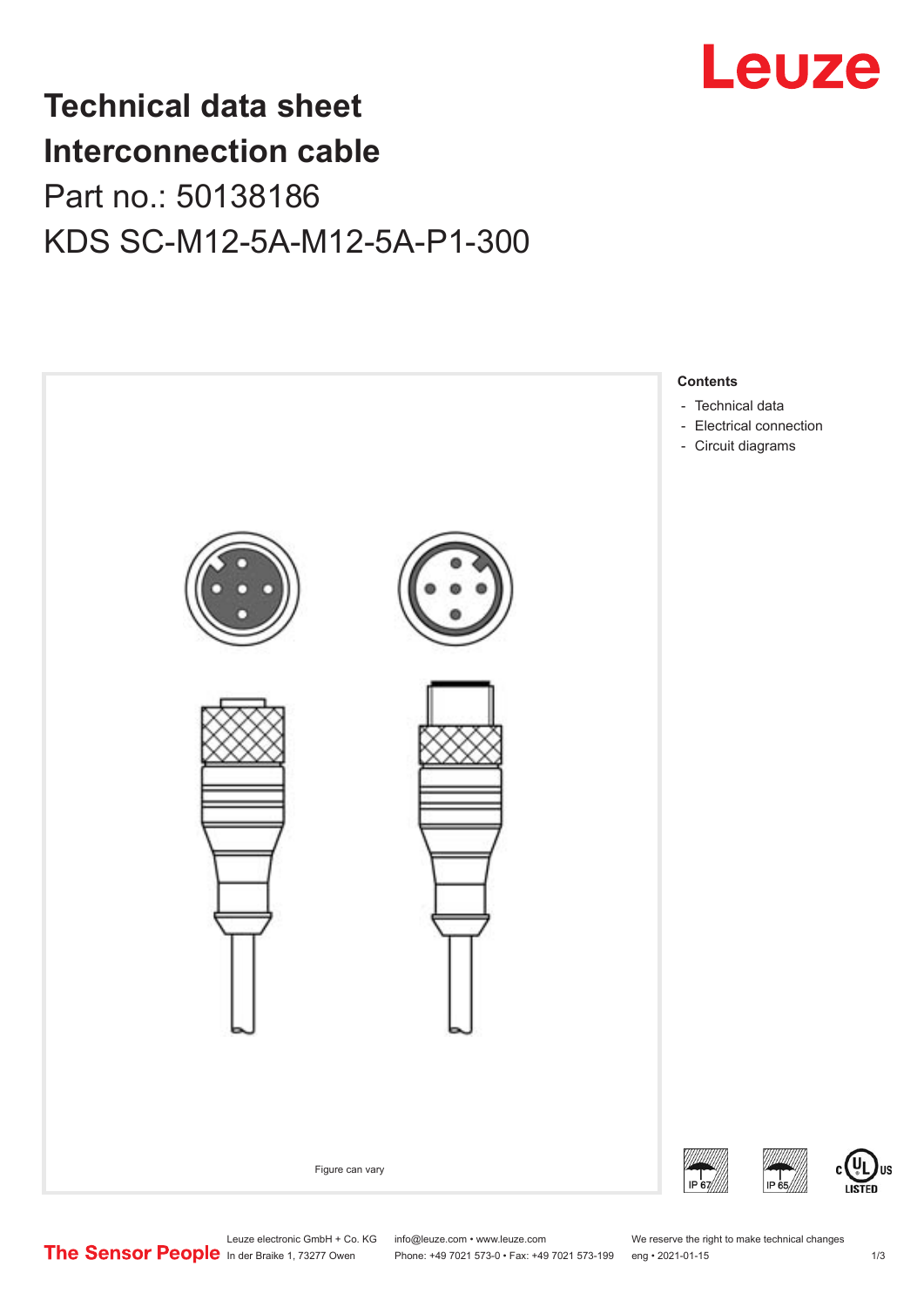## <span id="page-1-0"></span>**Technical data**

# Leuze

| <b>Special version</b>             |                                                                                                                                                                                                                                |
|------------------------------------|--------------------------------------------------------------------------------------------------------------------------------------------------------------------------------------------------------------------------------|
| <b>Special version</b>             | SmartCore                                                                                                                                                                                                                      |
| <b>Connection</b>                  |                                                                                                                                                                                                                                |
|                                    |                                                                                                                                                                                                                                |
| <b>Connection 1</b>                |                                                                                                                                                                                                                                |
| <b>Type of connection</b>          | Connector                                                                                                                                                                                                                      |
| <b>Thread size</b>                 | M12                                                                                                                                                                                                                            |
| <b>Type</b>                        | Female                                                                                                                                                                                                                         |
| No. of pins                        | 5-pin                                                                                                                                                                                                                          |
| Encoding                           | A-coded                                                                                                                                                                                                                        |
| Version                            | Axial                                                                                                                                                                                                                          |
| <b>Connection 2</b>                |                                                                                                                                                                                                                                |
| <b>Type of connection</b>          | Connector                                                                                                                                                                                                                      |
| <b>Thread size</b>                 | M <sub>12</sub>                                                                                                                                                                                                                |
| <b>Type</b>                        | Male                                                                                                                                                                                                                           |
| No. of pins                        | $5$ -pin                                                                                                                                                                                                                       |
| Encoding                           | A-coded                                                                                                                                                                                                                        |
| Version                            | Axial                                                                                                                                                                                                                          |
|                                    |                                                                                                                                                                                                                                |
| <b>Cable properties</b>            |                                                                                                                                                                                                                                |
| <b>Number of conductors</b>        | 5 Piece(s)                                                                                                                                                                                                                     |
| Wire cross section                 | $0.34 \, \text{mm}^2$                                                                                                                                                                                                          |
| <b>AWG</b>                         | 22                                                                                                                                                                                                                             |
| Sheathing color                    | <b>Black</b>                                                                                                                                                                                                                   |
| <b>Shielded</b>                    | <b>No</b>                                                                                                                                                                                                                      |
| Silicone-free                      | Yes                                                                                                                                                                                                                            |
| Cable design                       | Interconnection cable                                                                                                                                                                                                          |
| Cable diameter (external)          | $5.6 \text{ mm}$                                                                                                                                                                                                               |
| Cable length                       | 30,000 mm                                                                                                                                                                                                                      |
| <b>Sheathing material</b>          | <b>PUR</b>                                                                                                                                                                                                                     |
| <b>Wire insulation</b>             | <b>PUR</b>                                                                                                                                                                                                                     |
| <b>Traverse rate</b>               | Max. 3.3 m/s with horiz. traverse path of<br>5m and and max, acceleration of 5m/s <sup>2</sup>                                                                                                                                 |
| <b>Suitability for drag chains</b> | Yes                                                                                                                                                                                                                            |
| Properties of the outer sheathing  | Free of CFC, cadmium, silicone, and<br>lead, matt, low-adhesion, abrasion-<br>resistant, easily machine-processable                                                                                                            |
|                                    | Free of CFC, cadmium, silicone, halogen<br>and lead, matt, low-adhesion, abrasion-<br>resistant, easily machine-processable                                                                                                    |
| Resistance of the outer sheathing  | Hydrolysis and microbe resistant, good<br>oil, gasoline and chemical resistance in<br>accordance with VDE 0472 part 803 test<br>B, flame retardant in accordance with UL<br>1581 VW1 / CSA FT1 / IEC 60332-1,<br>IEC 60332-2-2 |
| <b>Torsion suitability</b>         | ±30° / m (max. 2 mio. cycles with 35<br>cycles / min)                                                                                                                                                                          |

#### **Mechanical data**

| <b>Width across flats</b>                                       | $13 \text{ mm}$          |
|-----------------------------------------------------------------|--------------------------|
| <b>Bending cycles</b>                                           | 5,000,000 Piece(s)       |
| Bending radius, flexible laying, min.                           | Min. 10 x cable diameter |
| Bending radius, stationary laying, min. Min. 5 x cable diameter |                          |
|                                                                 |                          |
| <b>Environmental data</b>                                       |                          |
| Ambient temperature, operation,<br>flexible use                 | $-2580 °C$               |
| Ambient temperature, operation,<br>stationary use               | $-4080 °C$               |
| <b>Certifications</b>                                           |                          |
| Degree of protection                                            | IP 65                    |
|                                                                 |                          |
|                                                                 | IP 67                    |
| <b>Certifications</b>                                           | c UL US                  |
|                                                                 |                          |
| <b>Classification</b>                                           |                          |
| <b>Customs tariff number</b>                                    | 85444290                 |
| eCl@ss 5.1.4                                                    | 27279201                 |
| eCl@ss 8.0                                                      | 27279218                 |
| eCl@ss 9.0                                                      | 27060311                 |
| eCl@ss 10.0                                                     | 27060311                 |
| eCl@ss 11.0                                                     | 27060311                 |
| <b>ETIM 5.0</b>                                                 | EC001855                 |
| <b>ETIM 6.0</b>                                                 | EC001855                 |

## **Electrical connection**

#### **Connection 1**

| Type of connection | Connector         |
|--------------------|-------------------|
| <b>Bridged</b>     | Pin $1 \le$ Pin 2 |
| <b>Thread size</b> | M12               |
| <b>Type</b>        | Female            |
| No. of pins        | 5-pin             |
| Encoding           | A-coded           |
| Version            | Axial             |

Leuze electronic GmbH + Co. KG info@leuze.com • www.leuze.com We reserve the right to make technical changes